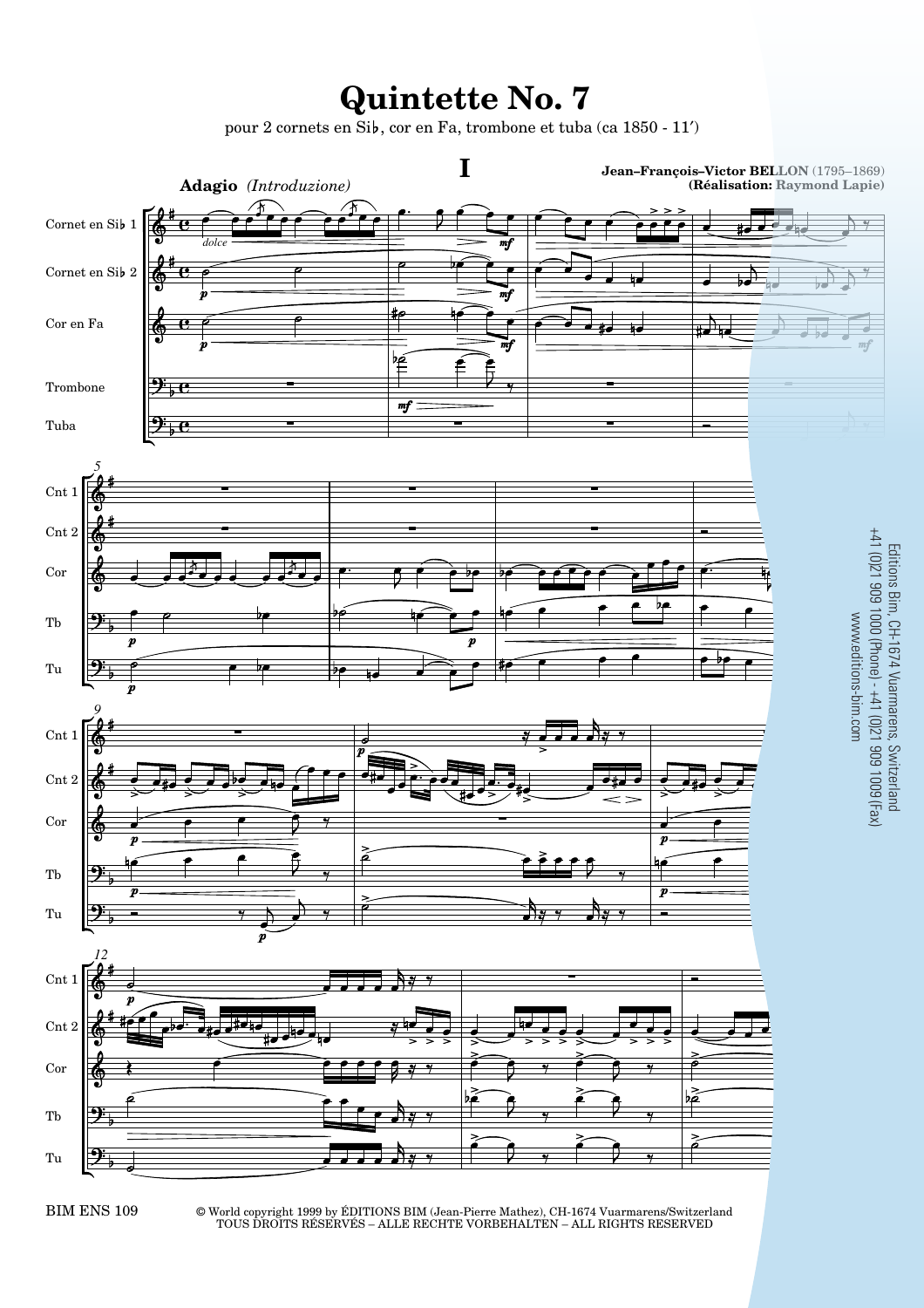







Editions Bim, CH-1674 Vuarmarens, Switzerland<br>+41 (0)21 909 1000 (Phone) - +41 (0)21 909 1009 (Fax) +41 (0)21 909 1000 (Phone) - +41 (0)21 909 1009 (Fax) Editions Bim, CH-1674 Vuarmarens, Switzerland www.editions-bim.com www.editions-bim.com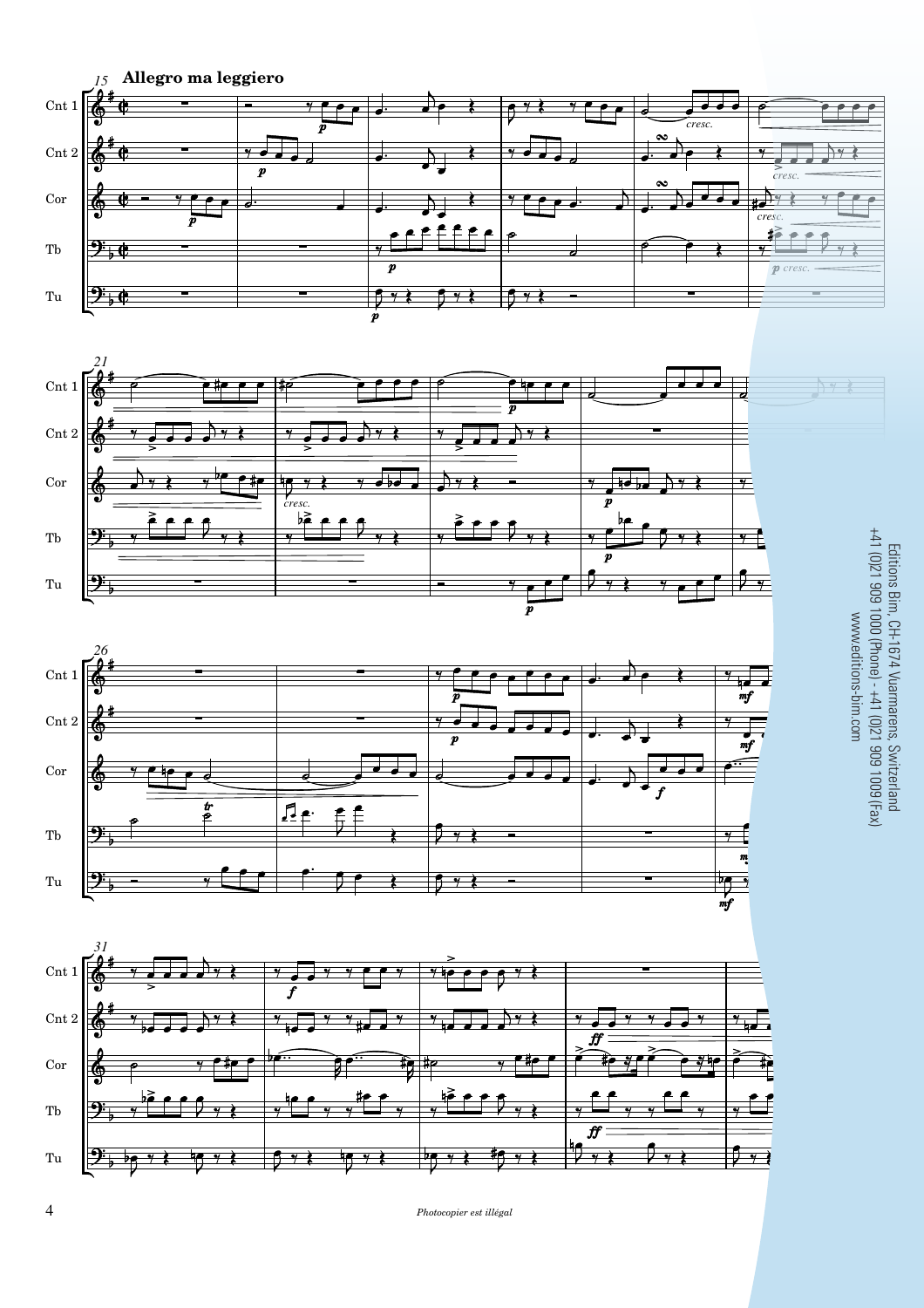## **II Minuetto del diavolo**



BIM ENS 109 *Photocopying is illegal* 9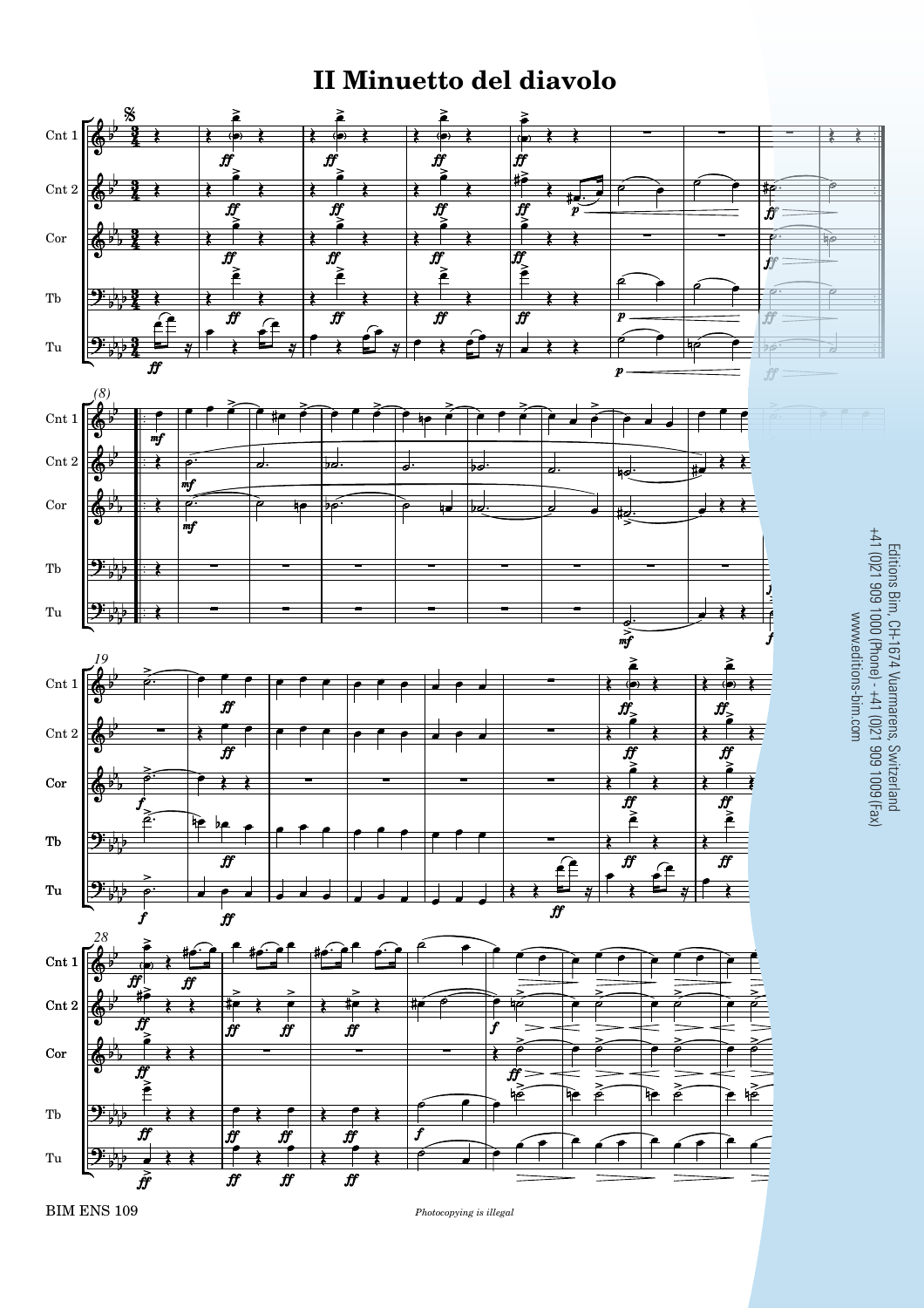## **III. Final (Barcarolle)**

*[Une matinée à Naples, départ, chant des matelots]*



**BIM ENS 109** *Photokopieren ist rechtswidrig*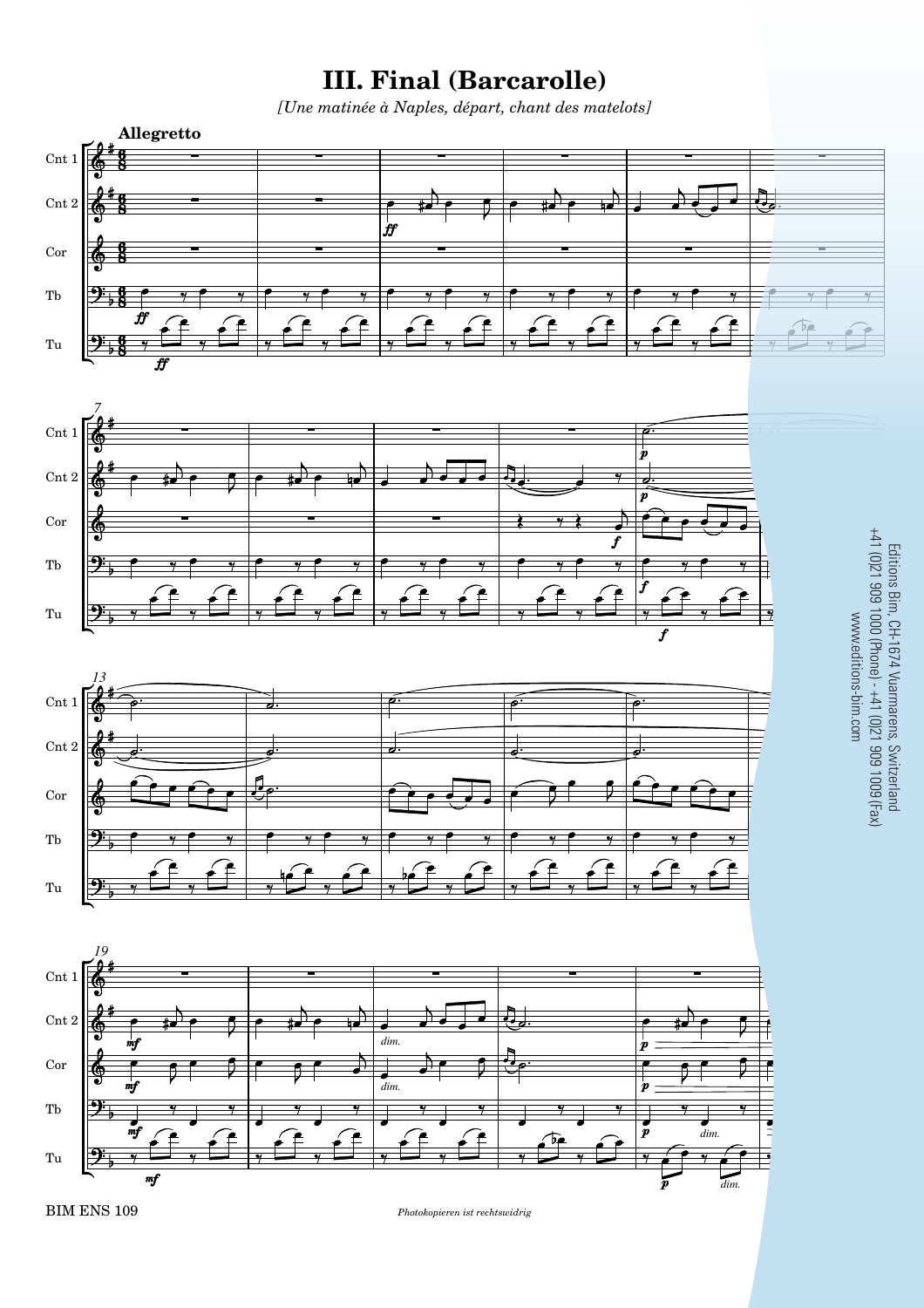







Editions Bim, CH-1674 Vuarmarens, Switzerland<br>+41 (0)21 909 1000 (Phone) - +41 (0)21 909 1009 (Fax) +41 (0)21 909 1000 (Phone) - +41 (0)21 909 1009 (Fax) Editions Bim, CH-1674 Vuarmarens, Switzerland www.editions-bim.com www.editions-bim.com